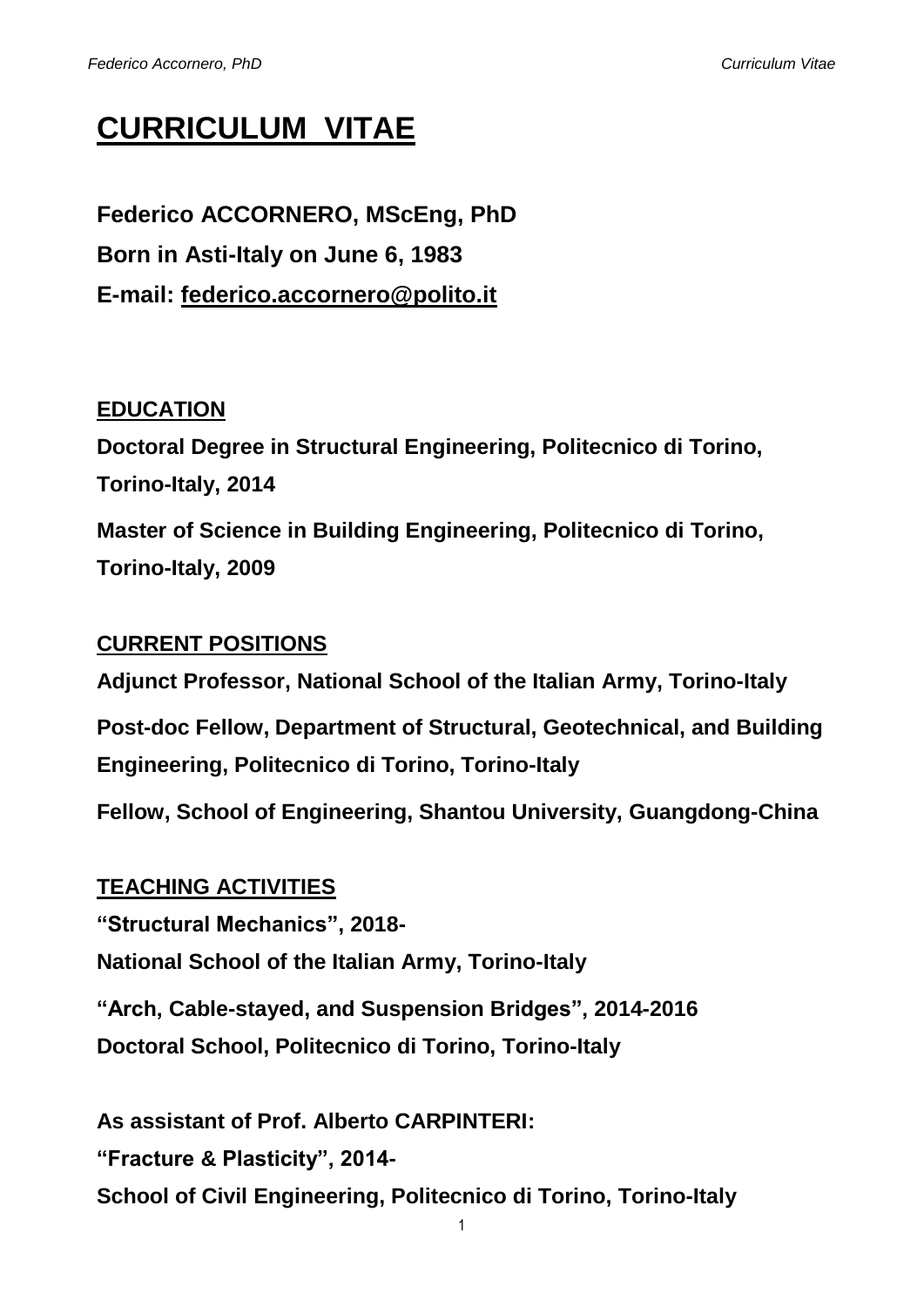### **"Fracture Mechanics", 2020-2021**

**School of Engineering, Shantou University, Guangdong-China**

## **COMMISSIONS OF TRUST**

**Member of the Scientific Committee, 8th World Congress on Civil, Structural, and Environmental Engineering, CSEE'23, Lisbon-Portugal, 2023**

**Member of the Topical Advisory Panel of "Buildings" (MDPI), 2021- Member of the Editorial Board of "Buildings" (MDPI), 2020-2021 Member of the Expert Panel of the Evaluation Committee for the attainment of the position of Lieutenant of the Engineering Corps (SPE - Permanent Service), Ministry of Defence (Italy), 2018-2019**

## **SUPERVISION OF PhD DISSERTATIONS**

**Supervisor of 2 PhD Candidates in Civil and Environmental Engineering (Topic: Fracture Mechanics of Concrete Structures), Doctoral School, Politecnico di Torino, 2019-**

## **RESEARCH TOPICS AND CUTTING-EDGE RESULTS**

**Total citations (Scopus): 428 H-index (Scopus): 12**

**Different specific topics have been considered in the framework of fracture mechanics and structural engineering, always giving them a personal and original contribution, with an innovative focus on nextgeneration reinforced concrete. Among these peculiar aspects, it is significant to recall the following ones:**

**(1) Investigation of the structural effects due to reinforcement, slenderness, and scale in the design of glass fibre-reinforced polymer bar (GFRP-bar) reinforced concrete (RC) structures, leading to an**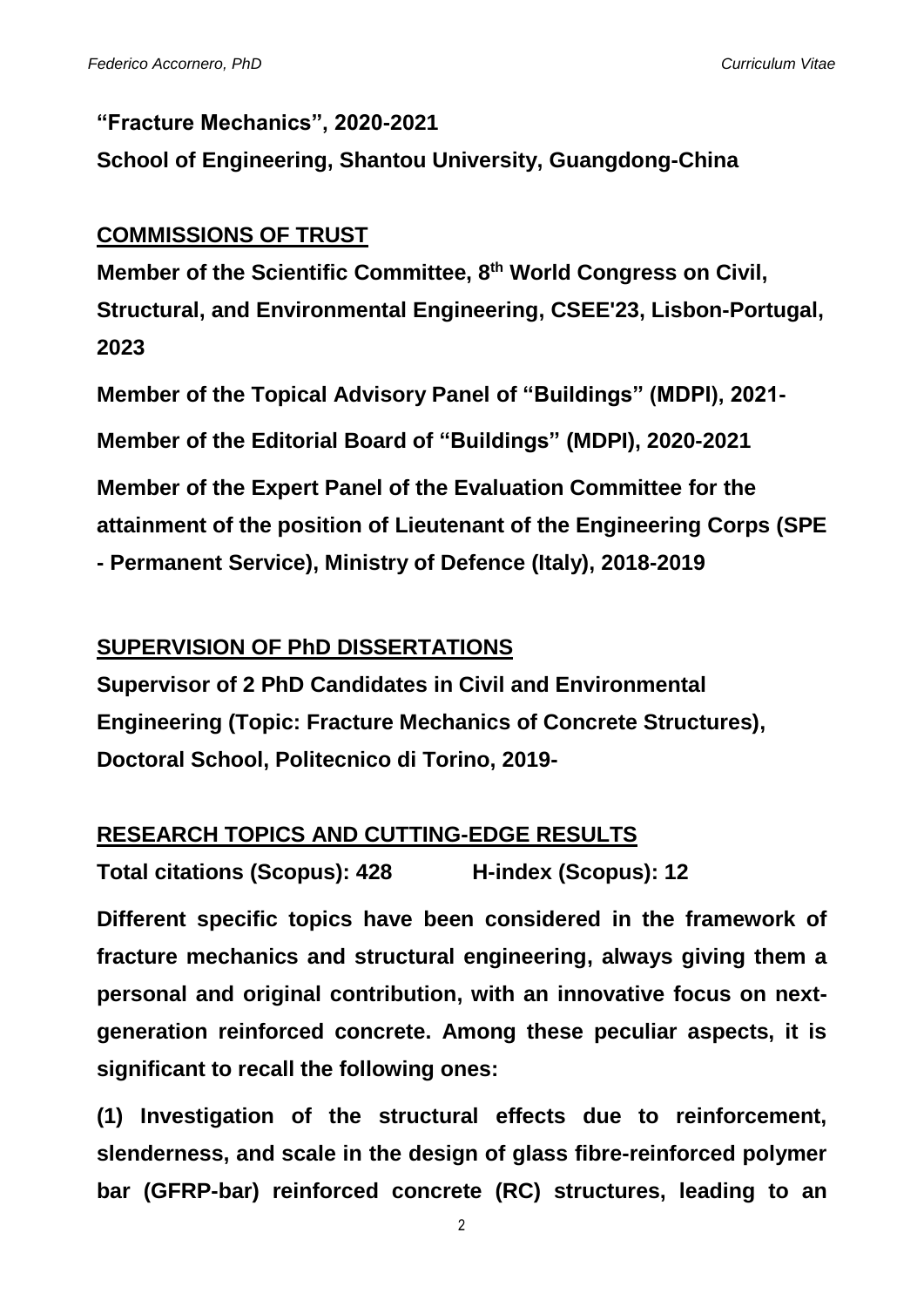**effective development of innovative standard guidelines. In this framework, the transition between tensile cracking and compression crushing failures occurring in GFRP-bar RC beams is described together with their structural ductility**

**(2) Solution to the problem of minimum reinforcement in fibrereinforced or hybrid-reinforced concrete structures. Their behaviour is proved to be mainly influenced by fibre volume fraction and steel-bar reinforcement percentage coupled with their characteristic structural size. This dominant scale effect appears to be crucial to thoroughly understand fibre-reinforced or hybrid-reinforced concrete structural behaviour under flexural loading or low-cycle fatigue**

**(3) Formulation of a comprehensive theoretical framework for prestressed high-performance concrete structures. The correct estimation of scale effects on minimum and maximum reinforcement percentages requires a thorough knowledge of the complex phenomena characterizing the tensile cracking and compression crushing failures, leading to define the field in which prestressed highperformance concrete structures can develop a safe ductile behaviour. New standard requirements for an effective structural design are formulated**

## **MAJOR INVITED PRESENTATIONS AT INTERNATIONAL CONFERENCES AND ADVANCED SCHOOLS**

**Keynote lecture on "Fibre-reinforced and hybrid-reinforced concrete: An updated Bridged Crack Model with softening pull-out forces", 7 th World Congress on Civil, Structural, and Environmental Engineering (CSEE'22), Lisbon-Portugal, 2022**

3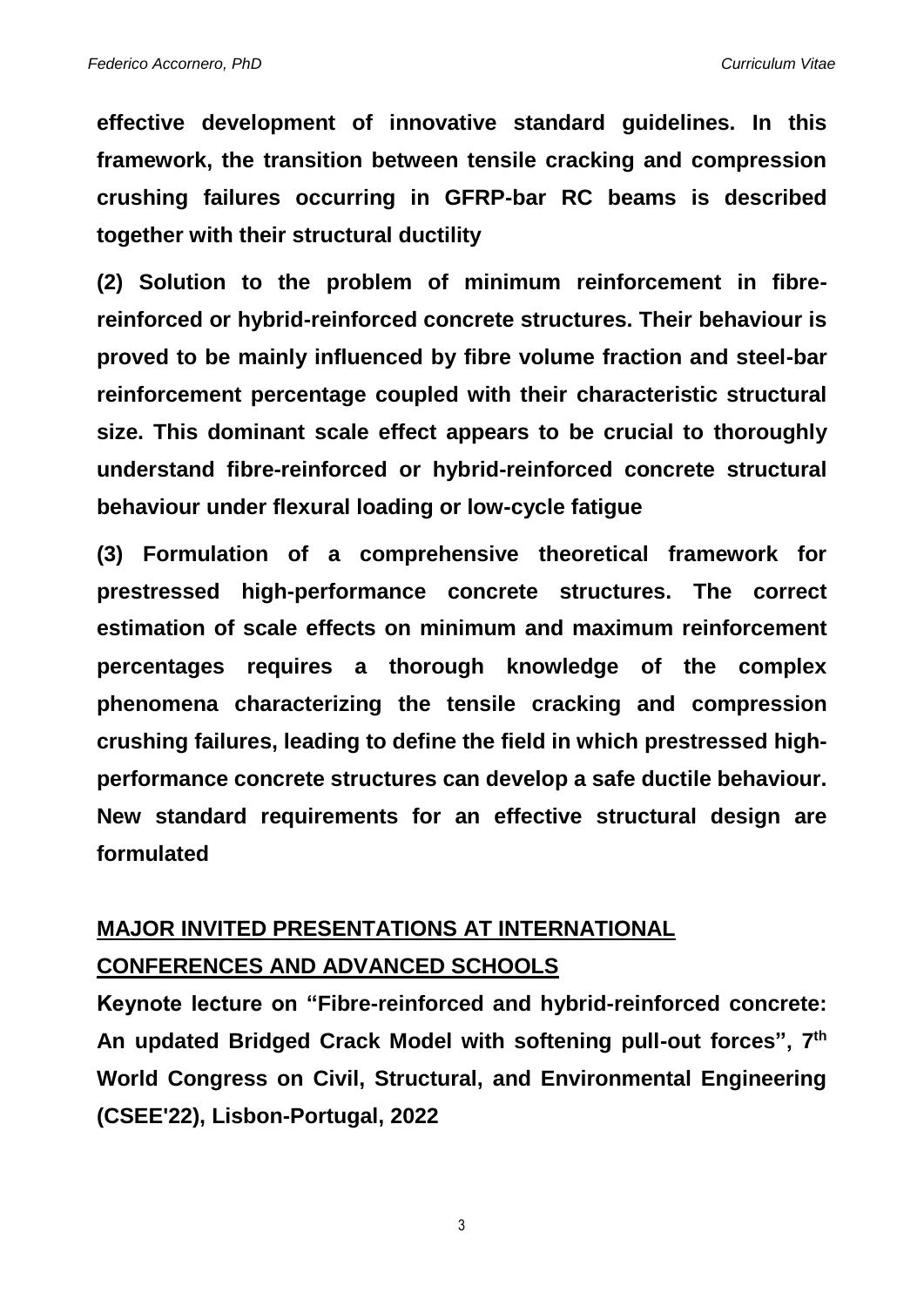**Invited seminars on "Next-generation Reinforced Concrete": (1) "Prestressed High-performance Concrete Structures"; (2) "FRP-bar Reinforced Concrete Structures"; (3) "Fiber-reinforced or Hybridreinforced Concrete Structures". Shantou University, Guangdong-China, 2021**

**Invited lecture on "Influence of mechanical instabilities on acoustic emission signal processing in progressive microcracking coalescence", 7 th 269-IAM RILEM Meeting on Damage Assessment in Consideration of Repair/Retrofit-Recovery in Concrete and Masonry Structures by Means of Innovative NDT, Turin-Italy, 2019**

**Keynote lecture on "The Bridged Crack Model with multiple fibres: Scale effects and local instabilities", 10th European Solid Mechanics Conference (ESMC10), Bologna-Italy, 2018**

## **SCIENTIFIC PUBLICATIONS**

### **International Peer-reviewed Journals**

- 1) A. Carpinteri, G. Lacidogna, F. Accornero, A. Mpalaskas, T. Matikas, D. Aggelis, "Influence of damage in the Acoustic Emission parameters", *Cement and Concrete Composites*, 2013, 44:9-16. **[I.F.: 7.586]**
- 2) A. Carpinteri, G. Lacidogna, S. Invernizzi, F. Accornero, "The Sacred Mountain of Varallo in Italy: Seismic risk assessment by Acoustic Emission and structural numerical models", *The Scientific World Journal*, 2013, 1-10. **[I.F.: 2.103]**
- 3) G. Niccolini, O. Borla, F. Accornero, G. Lacidogna, A. Carpinteri, "Scaling in damage by electrical resistance measurements", *Rendiconti Lincei*, 2014, 26:203-209. **[I.F.: 1.627]**
- 4) A. Carpinteri, G. Lacidogna, F. Accornero, "Evolution of the fracturing process in masonry arches", *Journal of Structural Engineering* (*ASCE*), 2015, 141:04014132. **[I.F.: 3.312]**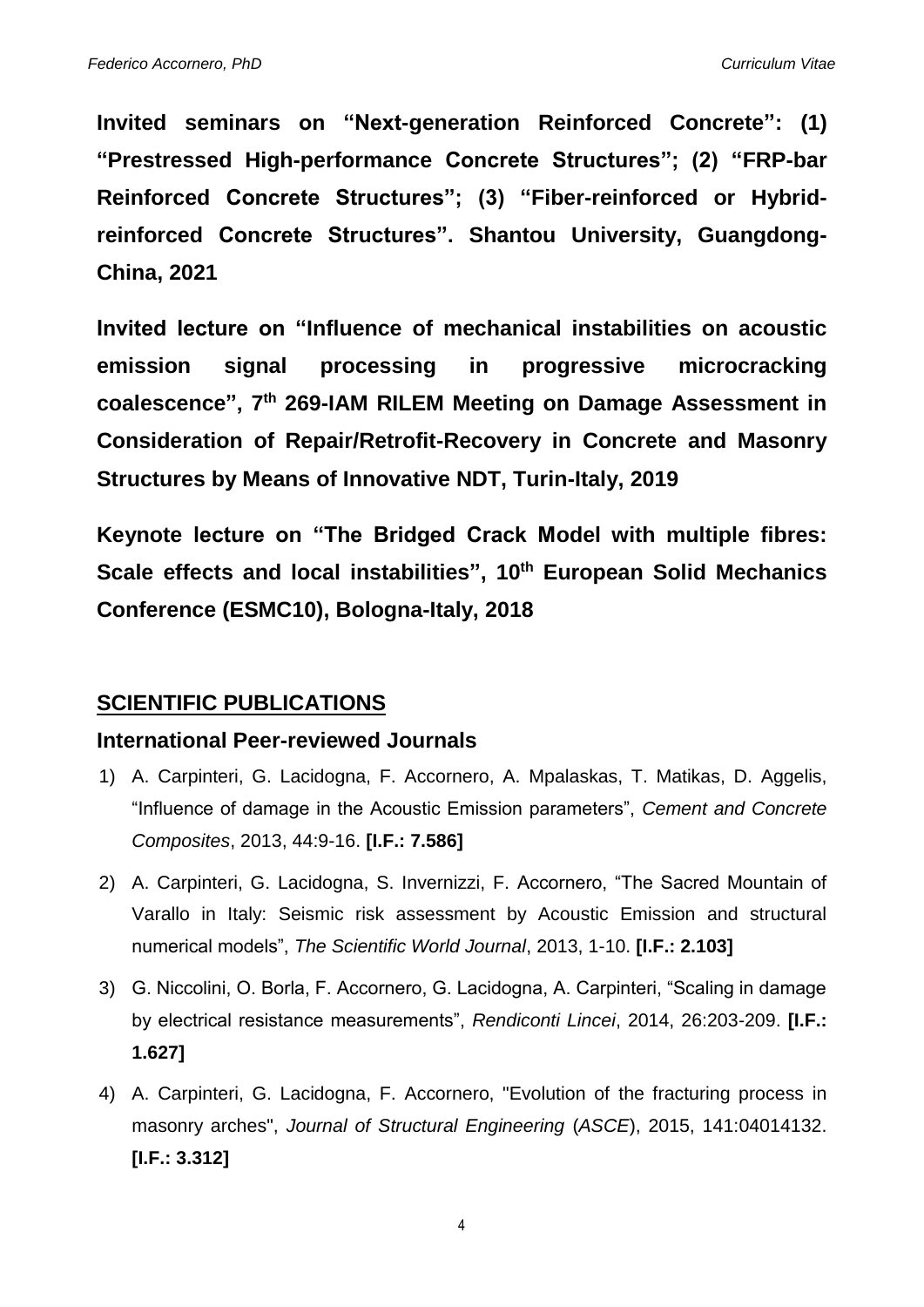- 5) A. Carpinteri, G. Lacidogna, F. Accornero, S. Invernizzi, "Numerical simulation of the fracturing processes in masonry arches", *Proceedings in Applied Mathematics and Mechanics*, Vol. 15 (2015), 131-132.
- 6) F. Accornero, G. Lacidogna, A. Carpinteri, "Evolutionary fracture analysis of masonry arches: Effects of shallowness ratio and size scale", *Comptes Rendus Mécanique*, 2016, 344:623-630. **[I.F.: 2.086]**
- 7) A. Carpinteri, F. Accornero, "Multiple snap-back instabilities in progressive microcracking coalescence", *Engineering Fracture Mechanics*, 2018, 187:272-281. **[I.F.: 4.406]**
- 8) F. Accornero, G. Lacidogna, A. Carpinteri, "Medieval arch bridges in the Lanzo Valleys, Italy: Incremental structural analysis and fracturing benefit", *Journal of Bridge Engineering* (*ASCE*), 2018, 23(7):05018005. **[I.F.: 3.066]**
- 9) A. Carpinteri, G. Lacidogna, F. Accornero, "Fluctuations of 1/f noise in damaging structures analyzed by Acoustic Emission", *Applied Sciences*, 2018, 8:1685. **[I.F.: 2.679]**
- 10) G. Lacidogna, F. Accornero, "Elastic, plastic, fracture analysis of masonry arches: A multi-span bridge case study", *Curved and Layered Structures*, 2018, 5:1-9. **[I.F.: 1.680]**
- 11) G. Lacidogna, F. Accornero, A. Carpinteri, "Influence of snap-back instabilities on Acoustic Emission damage monitoring", *Engineering Fracture Mechanics*, 2019, 210:3-12. **[I.F.: 4.406]**
- 12) A. Carpinteri, F. Accornero, "Rotation versus curvature fractal scaling in bending failure", *Physical Mesomechanics*, 2019, 22:46-51. **[I.F.: 1.850]**
- 13) N. Viale, F. Accornero, G. Lacidogna, G. Ventura, "AE characterization of brick masonry walls mechanical behavior: The case-study of Alessandria and Boves barracks", *Key Engineering Materials*, 2019, 817:563-570. **[I.F.: 0.350]**
- 14) A. Carpinteri, F. Accornero, "Static-kinematic duality in the shells of revolution: Historical aspects and present developments", *Archive of Applied Mechanics*, 2019, 89:2313-2320. **[I.F.: 1.976]**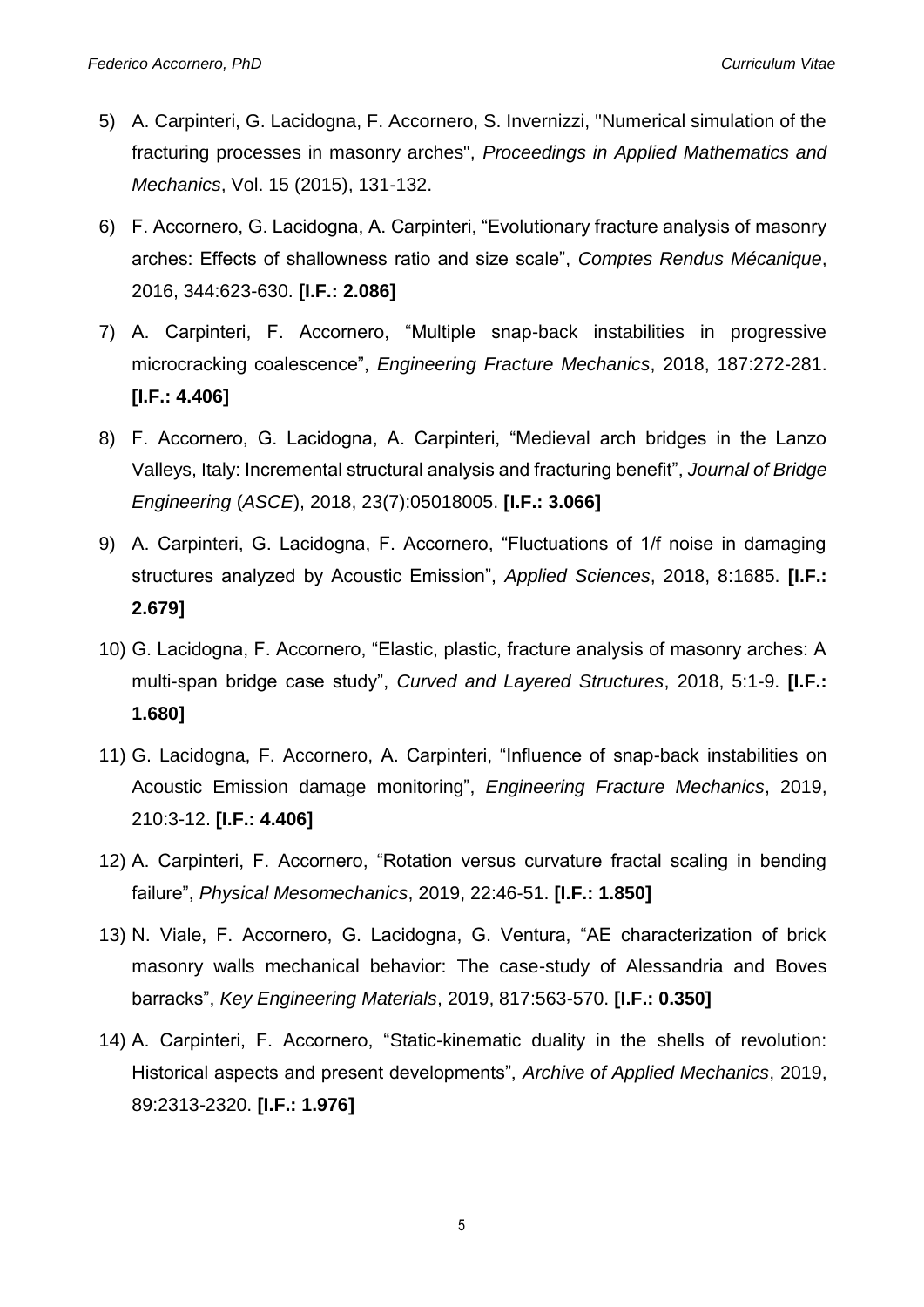- 15) A. Carpinteri, F. Accornero, "The Bridged Crack model with multiple fibers: Local instabilities, scale effects, plastic shake-down, and hysteresis", *Theoretical and Applied Fracture Mechanics*, 2019, 104:102351. **[I.F.: 4.017]**
- 16) A. Carpinteri, F. Accornero, "Residual crack opening in fiber-reinforced structural elements subjected to cyclic loading", *Strength, Fracture and Complexity*, 2020, 12(2- 4):63-74. **[I.F.: 0.227]**
- 17) A. Grazzini, F. Accornero, G. Lacidogna, S. Valente, "Acoustic emission and numerical analysis of the delamination process in repair plasters applied to historical walls", *Construction and Building Materials*, 2020, 236:117798. **[I.F.: 6.141]**
- 18) F. Accornero, A. Rubino, A. Carpinteri, "Ductile-to-brittle transition in fibre-reinforced concrete beams: Scale and fibre volume fraction effects", *Material Design & Processing Communication*, 2020, 2(6):e127.
- 19) G. Lacidogna, G. Piana, F. Accornero, A. Carpinteri, "Multi-technique damage monitoring of concrete beams: Acoustic Emission, Digital Image Correlation, Dynamic Identification", *Construction and Building Materials*, 2020, 242:118114. **[I.F.: 6.141]**
- 20) F. Accornero, G. Lacidogna, "Safety assessment of masonry arch bridges considering the fracturing benefit", *Applied Sciences*, 2020, 10:3490. **[I.F.: 2.679]**
- 21) F. Accornero, R. Cafarelli, A. Carpinteri, "Cracking and crushing in prestressed concrete beams", *Structural Journal* (*ACI*), 2021, 118(2):101-109. **[I.F.: 1.744]**
- 22) E. Verstrynge, G. Lacidogna, F. Accornero, A. Tomor, "A review on acoustic emission monitoring for damage detection in masonry structures", *Construction and Building Materials*, 2021, 268:121089. **[I.F.: 6.141]**
- 23) F. Accornero, R. Cafarelli, A. Carpinteri, "The Cohesive/Overlapping Crack Model for plain and reinforced concrete beams: Scale effects on cracking and crushing failures", *Magazine of Concrete Research*, 2022, 74(9):433–450. DOI: 10.1680/jmacr.20.00260. **[I.F.: 2.503]**
- 24)A. Carpinteri, F. Accornero, "Dimensional analysis of critical phenomena: Self-weight failure, turbulence, resonance, fracture", *Physical Mesomechanics*, 2021, 24(4):459- 463. DOI: 10.1134/S102995992104010X **[I.F.: 1.850]**
- 25) F. Accornero, A. Carpinteri, "Funicularity in elastic domes: Coupled effects of shape and thickness", *Curved and Layered Structures*, 2021, 8:181-187. **[I.F.: 0.412]**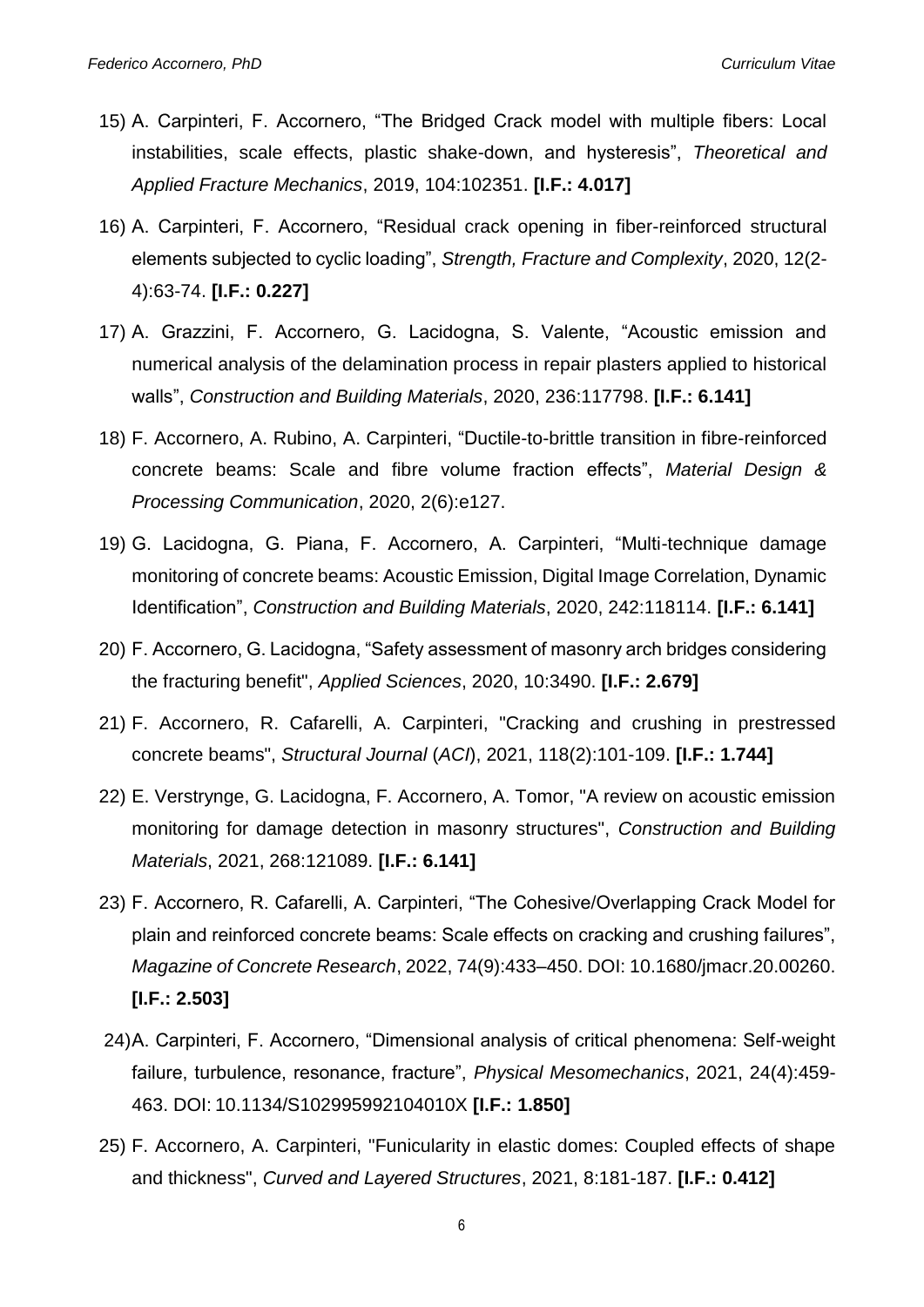- 26) A. Carpinteri, F. Accornero, R. Cafarelli, "Scale-dependent maximum reinforcement percentage in RC beams", *Structural Concrete* (*FIB*), 2021, 22:2155-2166. DOI: 10.1002/(ISSN)1751-7648 **[I.F.: 3.131]**
- 27) Z. Zhu, P. Gui, H. Teng, F. Accornero, "Analysis of secondary stresses in bridge orthotropic decks induced by solar radiation thermal gradient", *Engineering Mechanics* (*Gong Cheng Li Xue*), 2021, 39:1-14. DOI: 10.6052/j.issn.1000-4750.2021.04.0313 **[I.F.: 0.980]**
- 28) F. Accornero, A. Carpinteri, "Ponti ad arco in muratura: Analisi evolutiva del processo di fessurazione", *Archi*, 2021, 5:9-11.
- 29) A. Carpinteri, F. Accornero, R. Cafarelli, "Scale effects in prestressed concrete structures: Maximum reinforcement percentage to avoid brittle crushing", *Engineering Structures*, 2022, 255(5):113911. DOI: 10.1016/j.engstruct.2022.113911 **[I.F.: 4.471]**
- 30) F. Accornero, A. Rubino, A. Carpinteri, "Post-cracking regimes in the flexural behaviour of fibre-reinforced concrete beams", *International Journal of Solids and Structures*, 2022, 248:111637. DOI: 10.1016/j.ijsolstr.2022.111637 **[I.F.: 3.900]**
- 31) F. Accornero, A. Rubino, A. Carpinteri, "Ultra-low cycle fatigue (ULCF) in fibrereinforced concrete beams", *Theoretical and Applied Fracture Mechanics*, 2022. DOI: 10.1016/j.tafmec.2022.103392 **[4.017]**

### **[Total I.F.: 85.481]**

### **Book Chapters**

- 1) F. Accornero, S. Invernizzi, G. Lacidogna, A. Carpinteri, "The Sacred Mountain of Varallo renaissance complex in Italy: Damage analysis of decorated surfaces and structural supports", in: *Acoustic, Electromagnetic, Neutron Emissions from Fracture and Earthquakes*, Chapter 17, Editors: A. Carpinteri, G. Lacidogna, A. Manuello, Springer, Heidelberg (2015), 249-264.
- 2) G. Lacidogna, A. Manuello, G. Niccolini, F. Accornero, A. Carpinteri, "Acoustic emission wireless monitoring of structures", in: *Acoustic Emission and Related Nondestructive Evaluation Techniques in the Fracture Mechanics of Concrete*, Chapter 2, Editor: M . Ohtsu, Woodhead Publishing, Cambridge (2015), 15-40.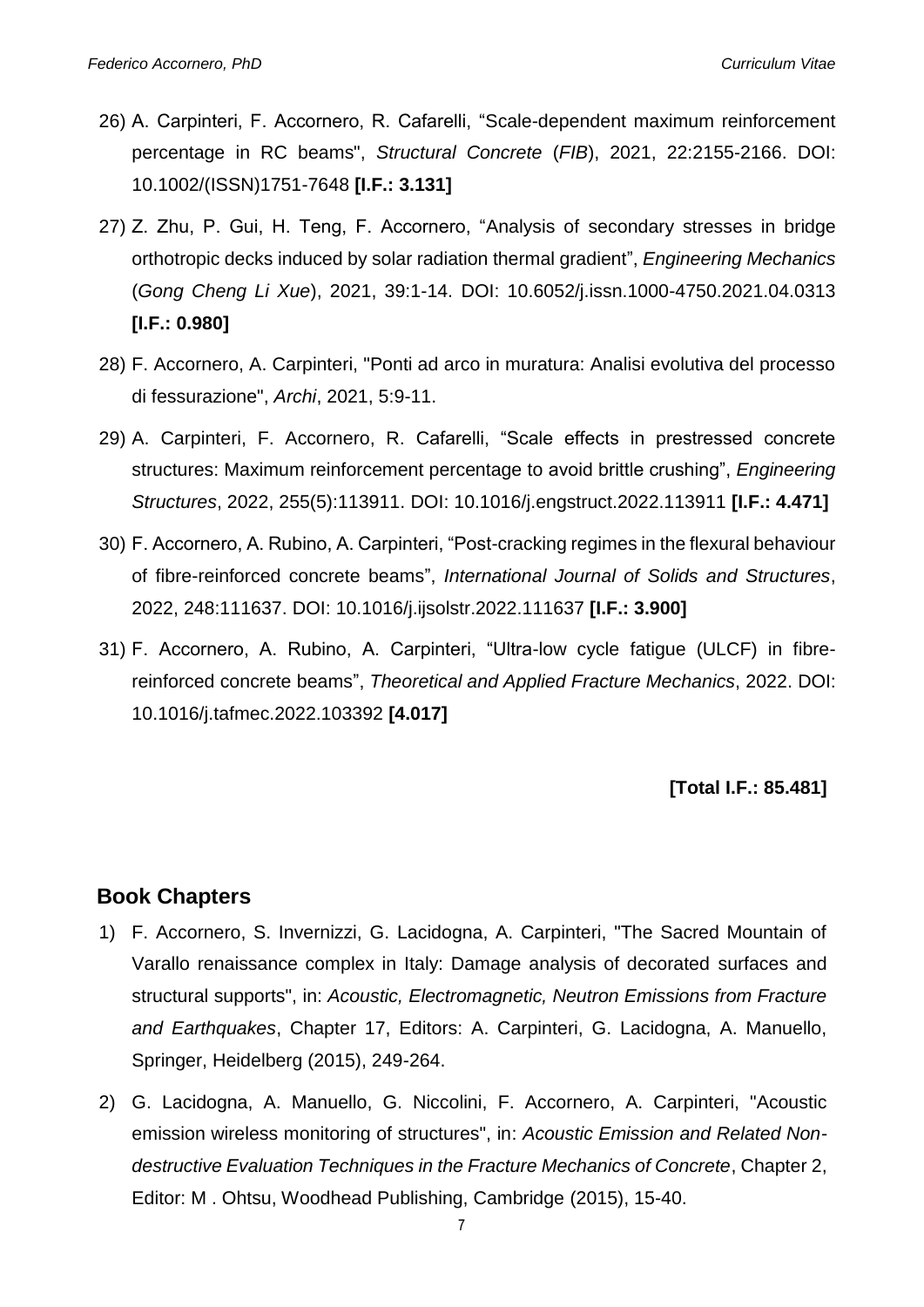- 3) G. Lacidogna, F. Accornero, A. Carpinteri, "Masonry structures", in: *Innovative AE and NDT Techniques for On-site Measurement of Concrete and Masonry Structures.* RILEM Bookseries, Chapter 3, Editor: M. Ohtsu, Springer, Heidelberg (2016), 27-46.
- 4) G. Lacidogna, S. Invernizzi, F. Accornero, A. Carpinteri, "Il Sacro Monte di Varallo: Valutazione del rischio sismico tramite monitoraggio con le Emissioni Acustiche e modelli numerici strutturali", in: *Il Patrimonio Pittorico Murale dei Sacri Monti: Monitoraggio, Valorizzazione e Recupero*, Capitolo 5, Editor: A. Carpinteri, Aracne, Roma (2017), 61-84.
- 5) F. Accornero, S. Invernizzi, G. Lacidogna, A. Carpinteri, "Analisi del danneggiamento delle murature affrescate tramite la tecnica delle Emissioni Acustiche", in: *Il Patrimonio Pittorico Murale dei Sacri Monti: Monitoraggio, Valorizzazione e Recupero*, Capitolo 6, Editor: A. Carpinteri, Aracne, Roma (2017), 85-108.
- 6) G. Niccolini, O. Borla, F. Accornero, G. Lacidogna, A. Carpinteri, "Proprietà di scala del danneggiamento da misure di resistenza elettrica: Un'applicazione alle statue in terracotta del Complesso rinascimentale del Sacro Monte di Varallo", in: *Il Patrimonio Pittorico Murale dei Sacri Monti: Monitoraggio, Valorizzazione e Recupero*, Capitolo 7, Editor: A. Carpinteri, Aracne, Roma (2017), 109-120.
- 7) A. Grazzini, G. Lacidogna, S. Valente, F. Accornero, "Detachment Monitoring of Repair Mortar Applied to Historical Masonry Stone by Acoustic Emission Technique", in: *Structural Analysis of Historical Constructions*, RILEM Bookseries, Editors: R. Aguilar, D. Torrealva, S. Moreira, M.A. Pando, L.F. Ramos, vol 18. Springer, Cham (2019), 2197-2205.
- 8) G. Lacidogna, G. Niccolini, F. Accornero, A. Carpinteri, " Acoustic emission wireless monitoring of structures" in: *Acoustic Emission and Related Non-Destructive Evaluation Techniques in the Fracture Mechanics of Concrete*, Second Edition, Chapter 2, Editor: M. Ohtsu, Woodhead Publishing, January 2021, DOI: 10.1016/B978-0-12-822136-5.00002-2
- 9) G. Lacidogna, G. Piana, F. Accornero, A. Carpinteri, "Multitechnique damage monitoring: application to concrete beams" in: *Acoustic Emission and Related Non-Destructive Evaluation Techniques in the Fracture Mechanics of Concrete*, Second Edition, Chapter 14, Editor: M. Ohtsu, Woodhead Publishing, January 2021, DOI: 10.1016/B978-0-12-822136-5.00014-9

8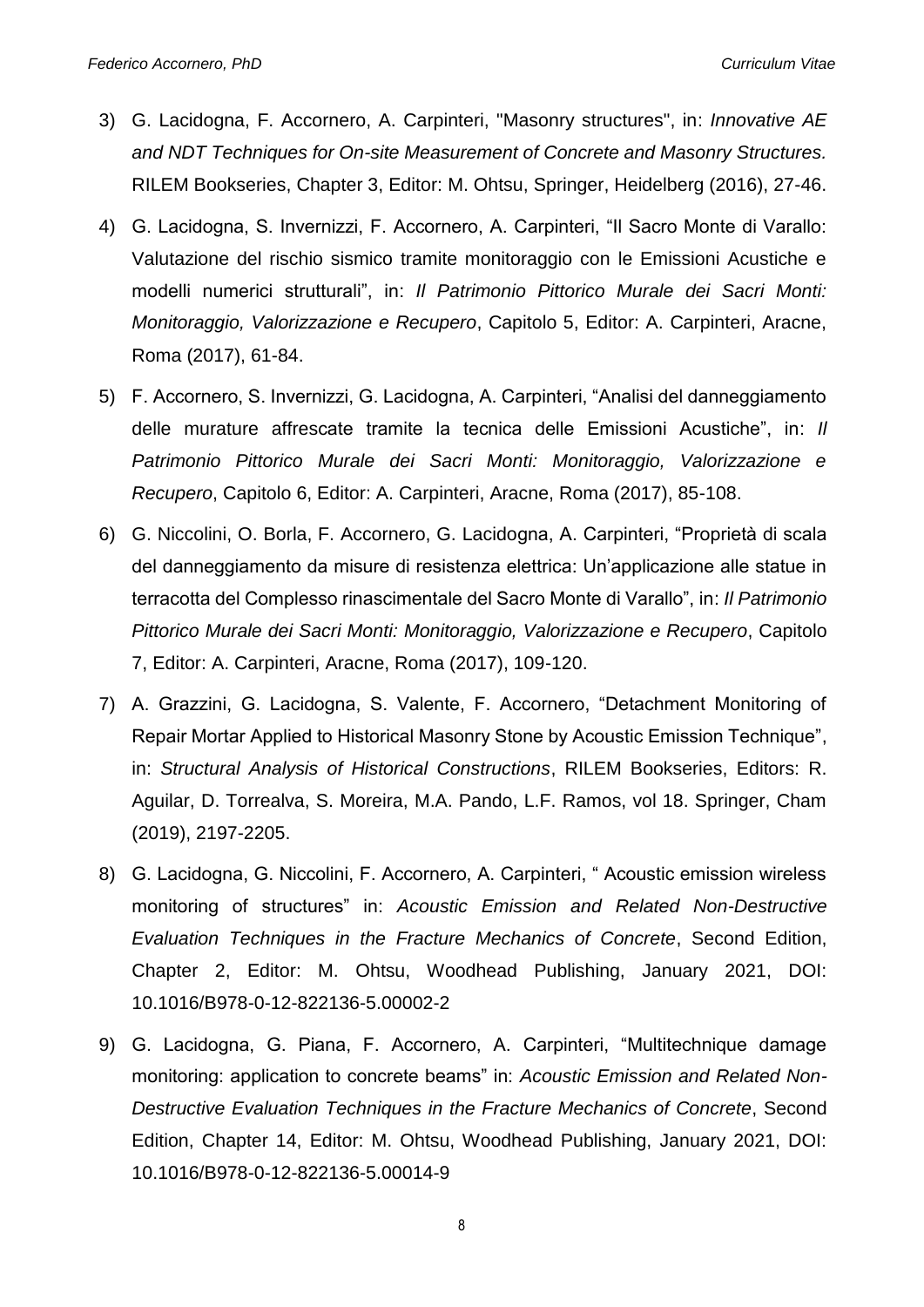10) E. Verstrynge, G. Lacidogna, F. Accornero, ""AE in Masonry", in: *Acoustic Emission Testing*, Chapter 15, Editors: C.U. Grosse et al., Springer, Heidelberg (2021), 361- 402.

### **Conference Proceedings**

- 1) F. Accornero, S. Invernizzi, G. Lacidogna, A. Carpinteri, "Acoustic Emission and damage analysis of decorated surface structural supports", *19th European Conference on Fracture: Fracture Mechanics for Durability, Reliability and Safety, ECF 2012*, 2012.
- 2) A. Carpinteri, S. Invernizzi, G. Lacidogna, F. Accornero, "Acoustic Emission monitoring of frescos degradation in a XVII Century chapel of the Sacred Mountain of Varallo (Italy)", *Structural Analysis of Historical Constructions* – Jerzy Jasinko (ed), Wroclaw, Poland, 2012.
- 3) G. Lacidogna, F. Accornero, M. Corrado, A. Carpinteri, "Crushing and fracture energies in concrete specimens monitored by Acoustic Emission", *Proceedings of the 8th International Conference on Fracture Mechanics of Concrete and Concrete Structures*, FraMCoS 2013, 2013, Pages 1726-1736.
- 4) A. Carpinteri, G. Lacidogna, A. Manuello, G. Niccolini, F. Accornero, "Correlation between Acoustic Emission and Seismicity in the Sacred Mountain of Varallo Renaissance Complex in Italy", *Proceedings of the 13th International Conference on Fracture (ICF13)*, Beijing, China, 2013.
- 5) F. Accornero, G. Lacidogna, S. Invernizzi, A. Carpinteri, "Stability assessment of masonry arches by evolutionary fracturing process analysis", *Proceedings of the 21st Congress of the Italian Society of Theoretical and Applied Mechanics (AIMETA XXI)*, Turin, Italy, 2013.
- 6) G. Lacidogna, S. Invernizzi, F. Accornero, A. Carpinteri, "The Sacred Mountain of Varallo Complex in Italy: Correlation between structural damage and local seismicity", *Proceedings of the 21st Congress of the Italian Society of Theoretical and Applied Mechanics (AIMETA XXI)*, Turin, Italy, 2013.
- 7) G. Niccolini, O. Borla, F. Accornero, G. Lacidogna, A. Carpinteri, "Mechanical damage of historical terracotta statues analyzed by electrical resistance measurements", *Proceedings of the 21st Congress of the Italian Society of Theoretical and Applied Mechanics (AIMETA XXI)*, Turin, Italy, 2013.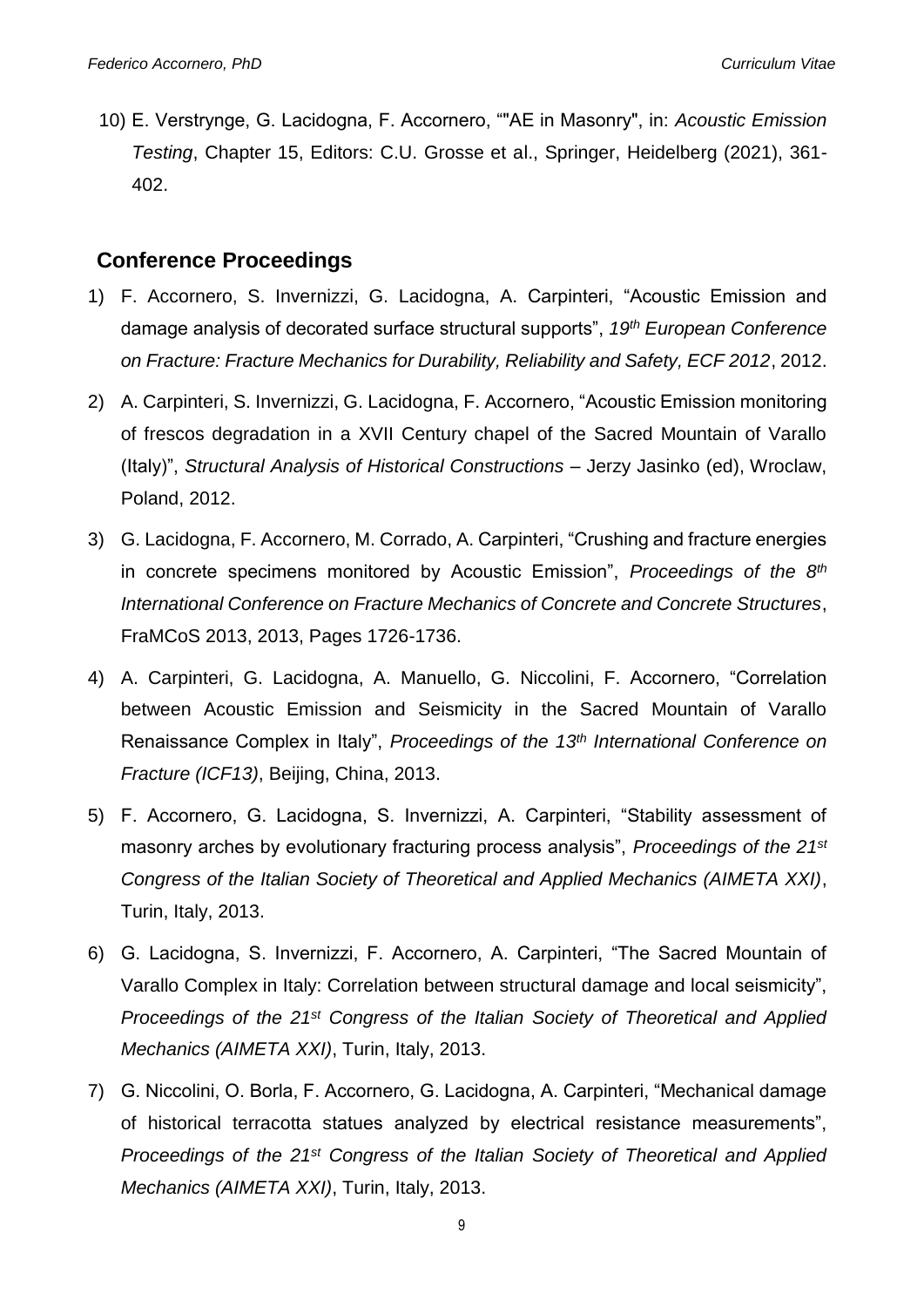- 8) E. Di Battista, G. Lacidogna, S. Invernizzi, F. Accornero, O. Borla, A. Carpinteri, "Acoustic Emission and fracture energy dissipation in notched concrete beams subjected to three-point bending tests", *Proceedings of the 21st Congress of the Italian Society of Theoretical and Applied Mechanics (AIMETA XXI)*, Turin, Italy, 2013.
- 9) G. Lacidogna, P. Cutugno, F. Accornero, S. Invernizzi, A. Carpinteri, "Evaluation of seismic risk in regional areas by AE monitoring of historical buildings", *Proceedings of the 6th International Conference on Emerging Technologies in NDT (6th ETNDT)*, Brussels, Belgium, (2015), 433-439.
- 10) F. Accornero, G. Lacidogna, A. Carpinteri, "Influence of mechanical instabilities on acoustic emission signal processing for natural materials in compression", *Proceedings of ICF 2017 - 14th International Conference on Fracture*, Rhodes; Greece (2017) 2: 1192-1193
- 11) S. Invernizzi, G. Lacidogna, B. Montrucchio, F. Accornero, A. Carpinteri, "Experimental analysis of ultrasound vibrations induced in solids", *Proceedings of ICF 2017 - 14th International Conference on Fracture*, Rhodes; Greece (2017) 2:65-66
- 12) G. Lacidogna, G. Piana, F. Accornero, A. Carpinteri, "Experimental investigation on crack growth in pre-notched concrete beams", *Proceedings of the 8 th International Conference on Experimental Mechanics (ICEM18)*, Brussels, Belgium, 2018, DOI:10.3390/ICEM18-05287.
- 13) A. Grazzini, G. Lacidogna, S. Valente, F. Accornero, "Delamination of plasters applied to historical masonry walls: Analysis by acoustic emission technique and numerical model", *Proceedings of the International Conference on Material Strength and Applied Mechanics, MSAM 2018*, Kitakyushu City, Japan, 2018. IOP Conference Series: Materials Science and Engineering, Volume 372, Issue 1, 12 June 2018, Article number 012022, DOI: 10.1088/1757-899X/372/1/012022.
- 14) A. Carpinteri, F. Accornero, "Ductile-to-brittle transition in fiber-reinforced brittle-matrix composites: Scale and fiber volume fraction effects", *Proceedings of the 10th International Conference on Fracture Mechanics of Concrete and Concrete Structures (FraMCoS-X)*, Bayonne, France, 2019, DOI: 10.21012/FC10.234076.
- 15) F. Accornero, A. Carpinteri, "Ductile-to-brittle transition in fiber-reinforced brittle-matrix composites: Discontinuous phenomena and optimization of the components", In: Carcaterra A., Paolone A., Graziani G. (Eds), *Proceedings of XXIV AIMETA*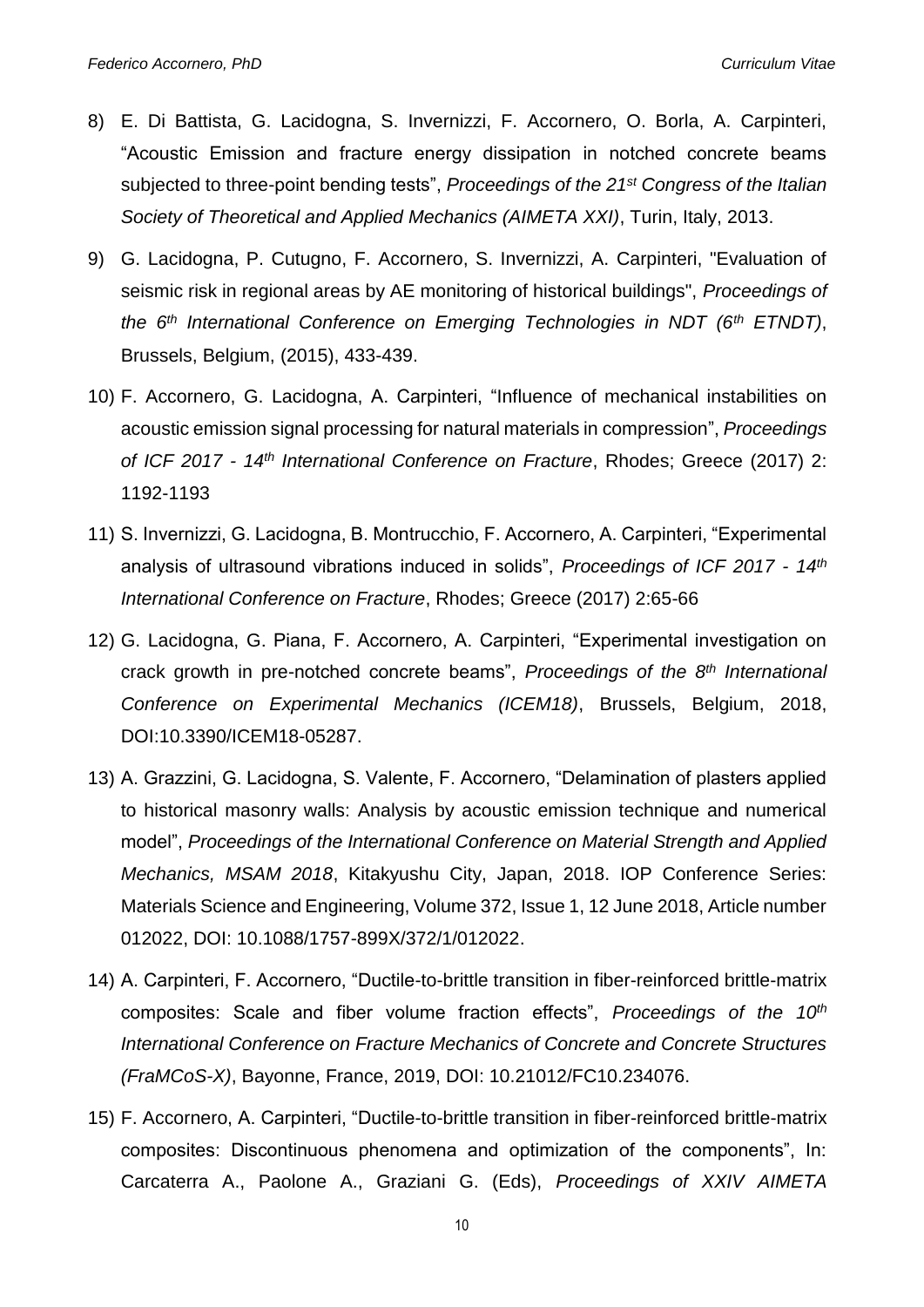*Conference 2019 (AIMETA 2019)*, pp. 550-557. *Lecture Notes in Mechanical Engineering*, Springer, Cham. DOI: 10.1007/978-3-030-41057-5\_45.

- 16) A. Carpinteri, F. Accornero, R. Cafarelli, "Ductile-to-brittle transition in RC and PC beams: Scale effects on minimum and maximum reinforcements", In: Zhao B., and Lu X. (Eds), *Proceedings of the FIB Symposium 2020*, Shanghai, China, 2020, pp. 1155- 1162.
- 17) R. Cafarelli, F. Accornero, A. Carpinteri, "Scale-dependent minimum and maximum reinforcement ratios in RC and PC beams", *Proceedings of the FIB Symposium 2021*, Lisbon, Portugal, 2021, pp. 1588-1597.
- 18) A. Rubino, F. Accornero, A. Carpinteri, "Post-cracking structural behaviour in FRC beams: Scale effects and minimum fibre volume fraction", *Proceedings of the FIB Symposium 2021*, Lisbon, Portugal, 2021, pp. 622-631.

**April, 2022**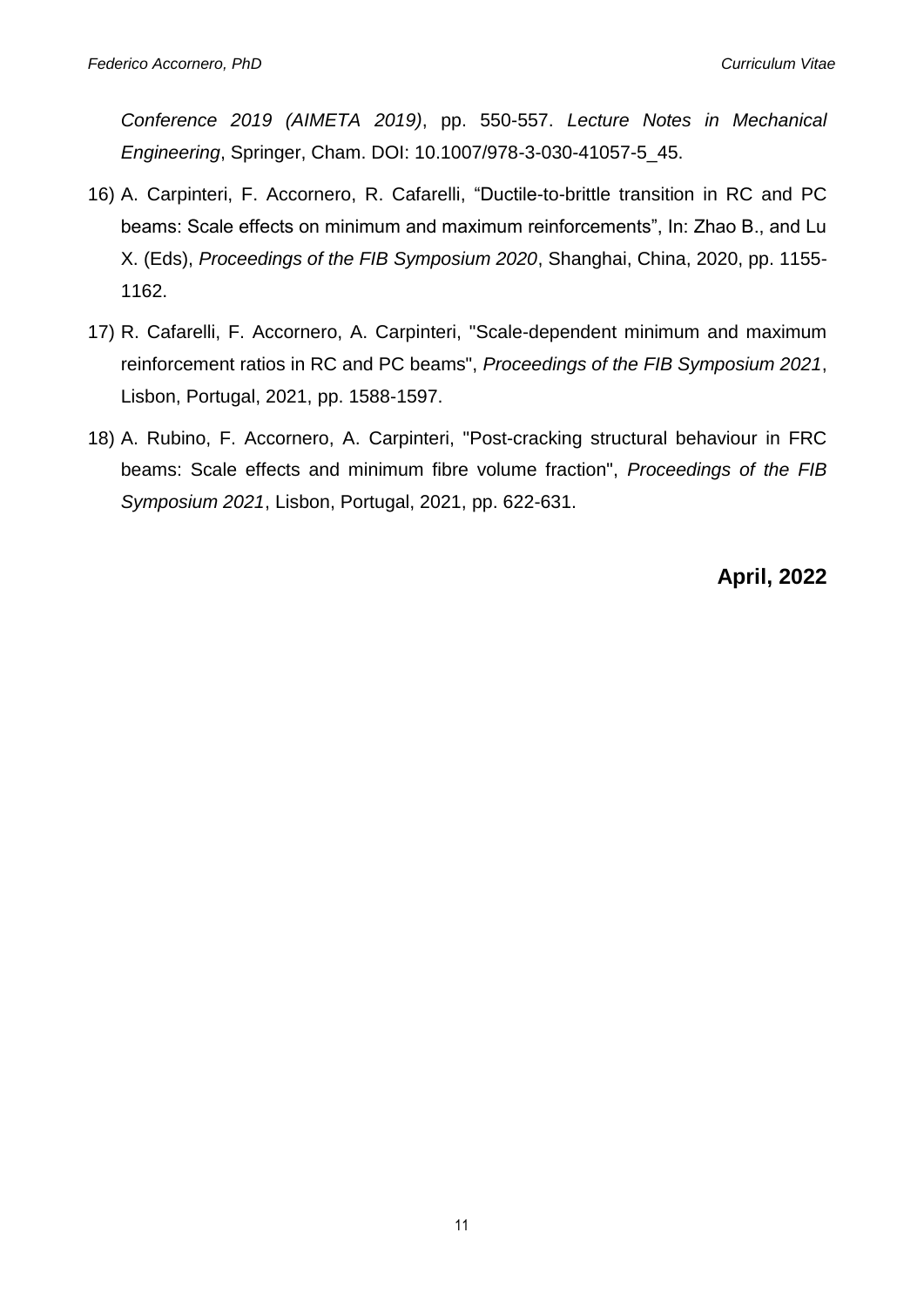

Ministero dell'Università e della Pricerca

SEGRETARIATO GENERALE Direzione generale delle istituzioni della formazione superiore

N: 4447

Gent.le Federico ACCORNERO *E-Mail: [federico.accornero@polito.it](mailto:federico.accornero@polito.it)*

#### **OGGETTO: ASN 2018/2020 - Attestazione di avvenuto conseguimento dell'Abilitazione Scientifica Nazionale alle funzioni di professore universitario di Seconda Fascia nel Settore Concorsuale 08/B2 - SCIENZA DELLE COSTRUZIONI.**

Con la presente si attesta che Federico ACCORNERO, nato a Asti (AT) il giorno 06/06/1983 , ha conseguito, all'esito delle procedure di Abilitazione Scientifica Nazionale bandite con decreto direttoriale n. 2175/2018, l'Abilitazione Scientifica Nazionale alle funzioni di professore universitario di seconda fascia nel Settore Concorsuale 08/B2 - SCIENZA DELLE COSTRUZIONI.

La validità dell'Abilitazione è di dieci anni<sup>1</sup> a decorrere dal 11/01/2022 e avrà scadenza il 11/01/2032<sup>2</sup>.

Roma, 29/04/2022

La Dirigente Dott.ssa Maria Giovanna Zilli<sup>3</sup>

*Il Responsabile del procedimento: La Dirigente Dott.ssa Maria Giovanna Zilli*

Ufficio V "Coordinamento dello stato giuridico ed economico del personale universitario" Largo Antonio Ruberti, 1 – 00153 Roma – Tel. 06 9772 7057 PEO: dgistituzioni.ufficio5@mur.gov.it – PEC: dgfis@postacert.istruzione.it

<sup>1</sup> Termine prorogato ai sensi dell'art. 6, co. 4 bis del D.L. 30 dicembre 2021, n. 228, coordinato con la legge di conversione 25 febbraio 2022, n. 15, recante: «*Disposizioni urgenti in materia di termini legislativi*».

<sup>&</sup>lt;sup>2</sup> Gli elenchi dei candidati abilitati sono sempre consultabili sul sito [https://abilitazione.miur.it,](https://abilitazione.miur.it/) sezione "CANDIDATI E RISULTATI", cliccando sull'anno della tornata di interesse, link "Risultati".

<sup>3</sup> Firma autografa sostituita a mezzo stampa ai sensi e per gli effetti dell'art. 3, co.2, D. Lgs. n.39/1993.